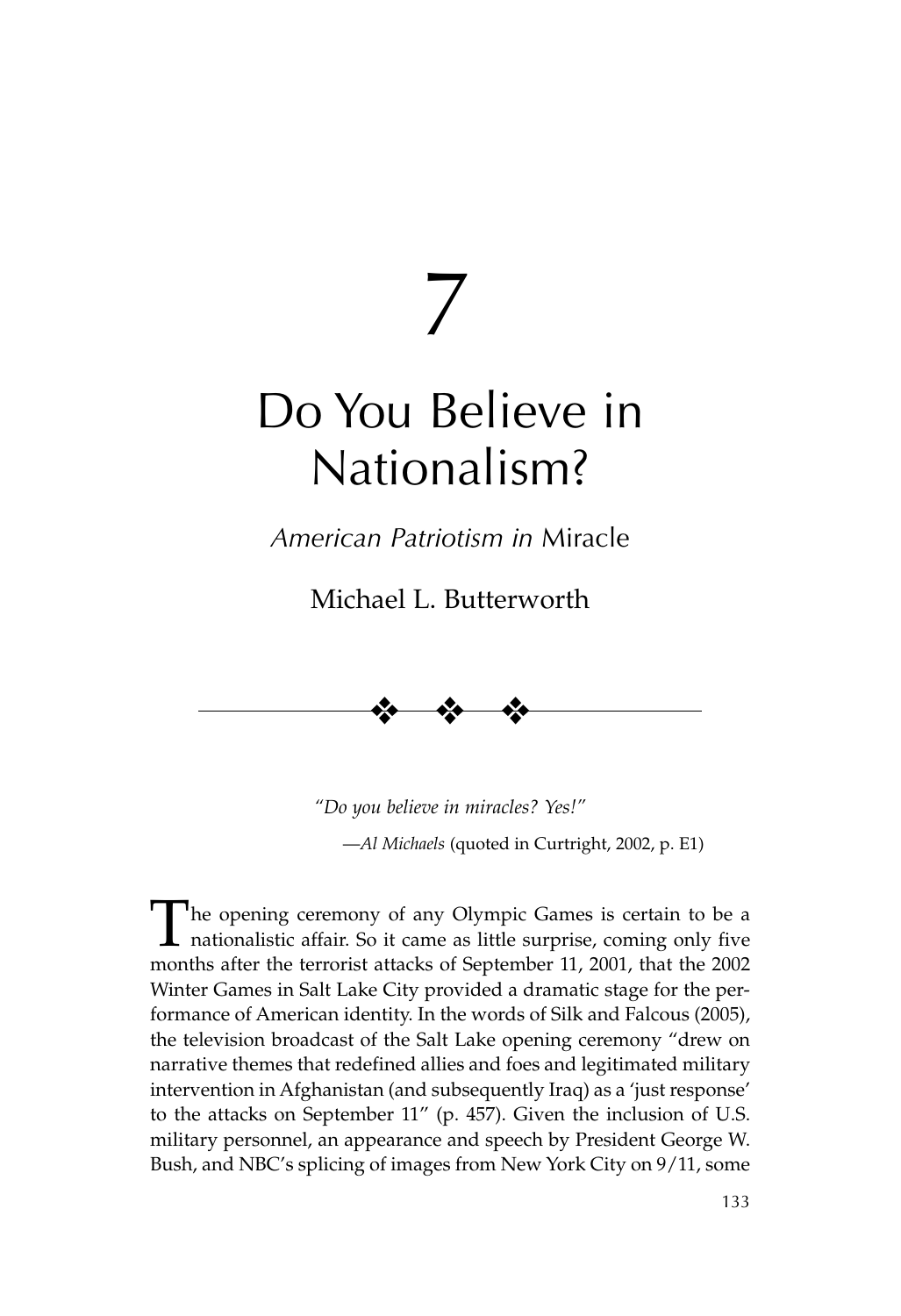worried that the 2002 Winter Games would become a "jingoistic, flagwaving convention" (Araton, 2002, p. D1).

In this context, the most potent symbol of American patriotism arguably came not from the literal references to terrorism or politics but from the metaphor ascribed to one of American sport's most enduring memories. As Rachel Nichols (2002) described the culmination of the opening ceremony:

For more than 20 years, the members of the 1980 U.S. men's hockey team have been the standard-bearers of the improbable ... [In 2002] they became the symbols of all that is possible when they lit the Olympic flame to open the Salt Lake City Games. (p. D13)

Indeed, when the American men defeated the Soviet Union 4–3 in the 1980 Olympic semifinal, it immediately became acknowledged as among the most stunning upsets in sports history. More importantly, the victory came at a time when American political culture was constituted by a loss of faith in a deteriorating economy at home and a fear of international threats made real by the Iran hostage crisis and the Soviet invasion of Afghanistan, as Chuck Finder (2004) notes:

The perceived miracle of the 1980 Winter Olympics wasn't merely that a tremendous underdog overcame a juggernaut hockey team but rather that a downtrodden country could overcome its lines at the gasoline pumps, its hostages in Iran, its weak knees at the sight of the Soviets. (p. C2)

In addition, Farrell (1989) argues that the unlikely victory prompted a resurgence of Cold War fervor that "focused attention on Lake Placid's Olympics as a kind of symbolic confrontation with the Soviets" (p. 163).

That the 1980 Olympic hockey team could symbolize a profound triumph over moments of crisis found renewed rhetorical significance in the wake of 9/11. As a metaphor for American resolve and virtue during the Cold War, the team symbolized the superiority of democracy and freedom over communism and totalitarianism. Hogan (2003) argues that the team's appearance at the 2002 opening ceremony "evoked these cold war triumphs. The moment served as a symbolic assertion of American power, a promise to once again defeat its enemies in the 'war on terror'" (p. 108). The celebration of 1980's "miracle on ice" during the 2002 Winter Games is, then, emblematic of the relationship between the collective memory of sport and national identity. As Hayes (2001) suggests, "Sport, like no other cultural formation,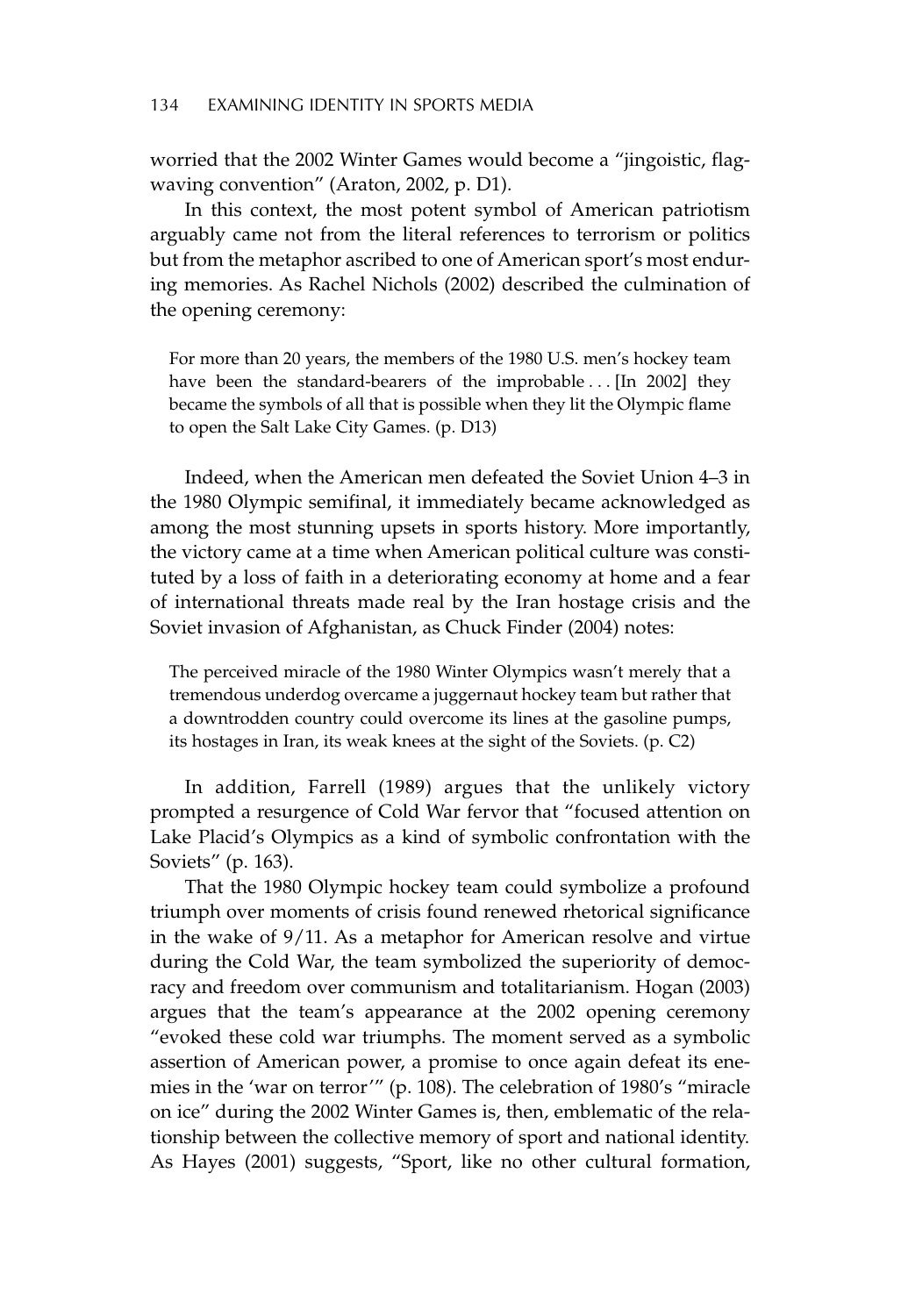mobilizes and heightens feelings of identification and collective belonging" (p. 164).

This renewed interest in the 1980 Olympic hockey team overlapped with other retrospective celebrations of the memorable upset. In 1999, *Sports Illustrated* named the "Miracle on Ice" the top sports moment of the 20th century ("The 20th Century Awards," 1999). In 2001, HBO (Home Box Office) produced a documentary titled *Do You Believe in Miracles,* a reference to the famous words of ABC television announcer Al Michaels. Then, in 2004, Disney released a feature-length dramatization of the Olympic triumph called, simply, *Miracle* (O'Connor, 2004). Although a 1981 made-for-television movie had previously chronicled the story, *Miracle* represented the first cinematic treatment of it. Released on February 6, 2004, the film generated a healthy \$64 million in box office receipts in the United States ("Box Office," 2007). While there was no overt symbolism in this timing—it was the 24th anniversary of the 1980 Olympics, and the Summer Games were to take place later in the year—I argue that the release of *Miracle* must be understood in light of the heightened patriotism that was central to American identity after 9/11.

At first glance, it may seem relatively innocuous that a major motion picture would celebrate the patriotism aroused in the United States by the terrorist attacks. However, I contend that *Miracle* contributed to the construction of a form of nationalism that threatened the health of democratic politics. In the years following 9/11, U.S. foreign policy became increasingly belligerent, arrogant, and militant. The central problematic of this shift can be summarized in President Bush's now infamous declaration, "You are either with us, or you are with the terrorists" (Bush, 2001, ¶ 30). Such statements are about more than defining the enemy itself; they simultaneously construct allies and American citizens in ways that delimit the possibilities for democratic participation. As Mouffe (1993) insists, "A healthy democratic process calls for a vibrant clash of political positions and an open conflict of interests" (p. 6). Instead of political contestation, however, political discourse after 9/11 all too often was characterized by appeals to fear, rigid constructions of "us" and "them," and the suppression of democratic rights. Consequently, media representations of national identity are significant sites for rhetorical critique and intervention.

In this chapter, I view *Miracle* as a rhetorical text that uses the men's hockey victory of 1980 as a metaphor to reconstitute post-9/11 American national identity. As Jeffords (1994) argues, films are especially important vehicles for cultural production because nations exist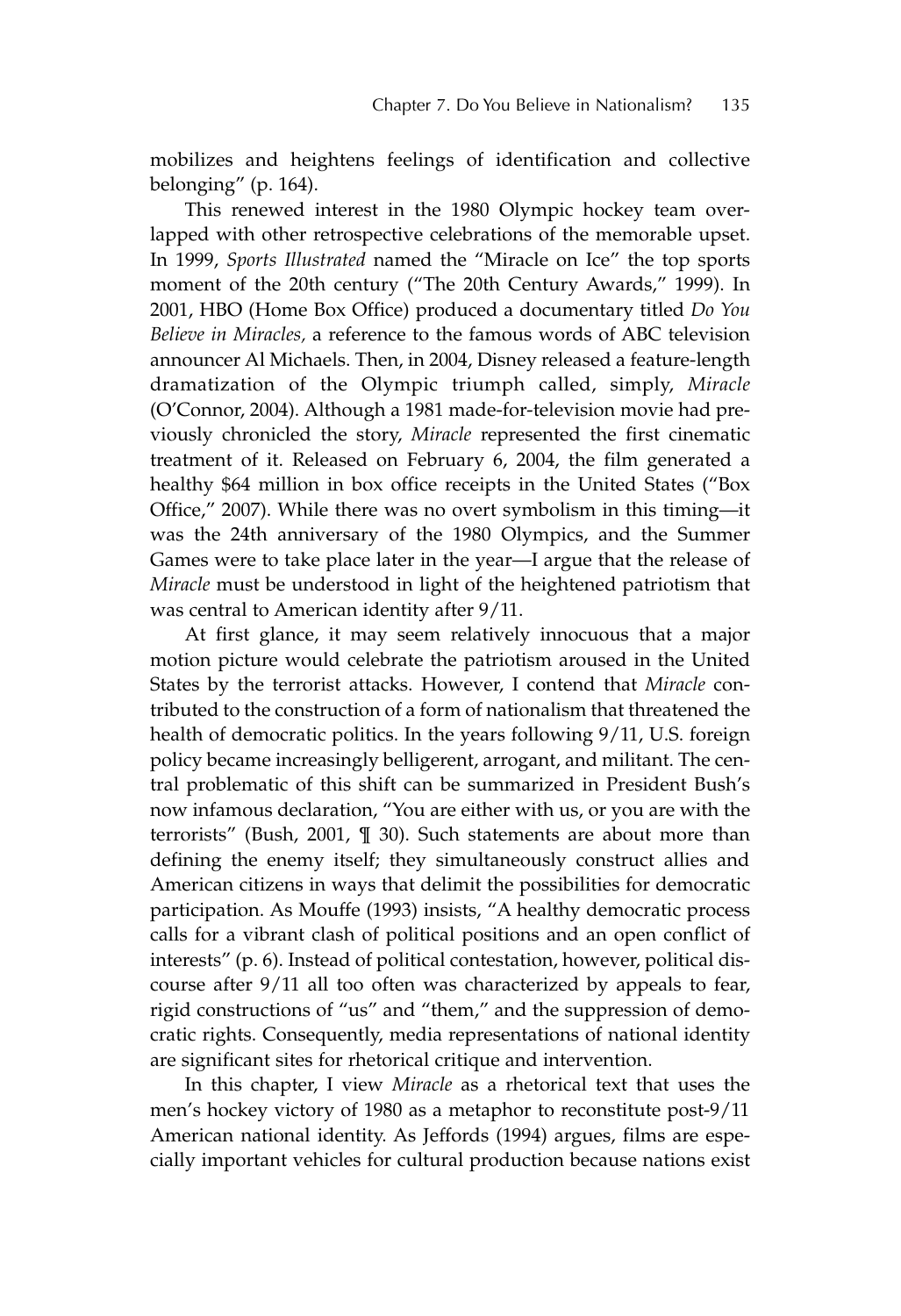#### 136 EXAMINING IDENTITY IN SPORTS MEDIA

"as something to be *seen*" (p. 6). Thus, *Miracle* presents a concrete image of the abstract "imagined community" (Anderson, 1991) that nations are often understood to be. In this sense, *Miracle* offers Americans a way of seeing political conflict in contemporary times, a vision that gives them what Burke (1973) terms "equipment for living." As I argue, however, this metaphor relies on familiar American mythologies that elevate individual heroism, trivialize pluralism, and extend the political divisions that constitute contemporary life. To make this argument, I first situate Olympic hockey within the political terrain. I then analyze four extended sequences from *Miracle* that make clear the connections between the cultural crises that prefaced the 1980 Winter Olympics and that followed the terrorist attacks of 9/11. Finally, I conclude that the critique of media texts such as *Miracle* is crucial if we are to understand national identity and envision a more productive form of democratic politics.

## **\*** THEORY AND RELATED LITERATURE: OLYMPIC HOCKEY AND THE POLITICAL

Despite claims to the contrary by the International Olympic Committee and the United States Olympic Committee, the Olympic Games have always been a stage for international politics. For Western democracies such as the United States, the "worth of the Olympics is their importance as a national and international symbol of encirclement of a kind of liberal idealism" (Bass, 2002, p. 12). Indeed, Olympic triumphs have routinely been upheld as demonstrations of national superiority. Historically, the *Summer* Games have provided the most visible moments of political contestation: Jesse Owens' performance at the 1936 Berlin Games; the Black Power protest of John Carlos and Tommie Smith in 1968; the violent terrorism in Munich in 1972. In the first Summer Games after 9/11, George W. Bush openly articulated the "war on terror" with the Athens Olympics when he took credit for the participation of Afghani and Iraqi athletes, particularly the Iraqi national soccer team. Yet the enduring memory of the 1980 men's hockey team, and its reinvention in 2004, reminds us that the *Winter* Games also should "be remembered as a crucial site in the context and transmogrification of Cold War politics" (Segrave, 2004, p. 228).

King (2007) argues that the Winter Olympics are an especially powerful reminder of the embedded mythologies of Western racial superiority. He notes, "The Olympics gave embodied expression to modern Europe's desire to project its shared values and vision as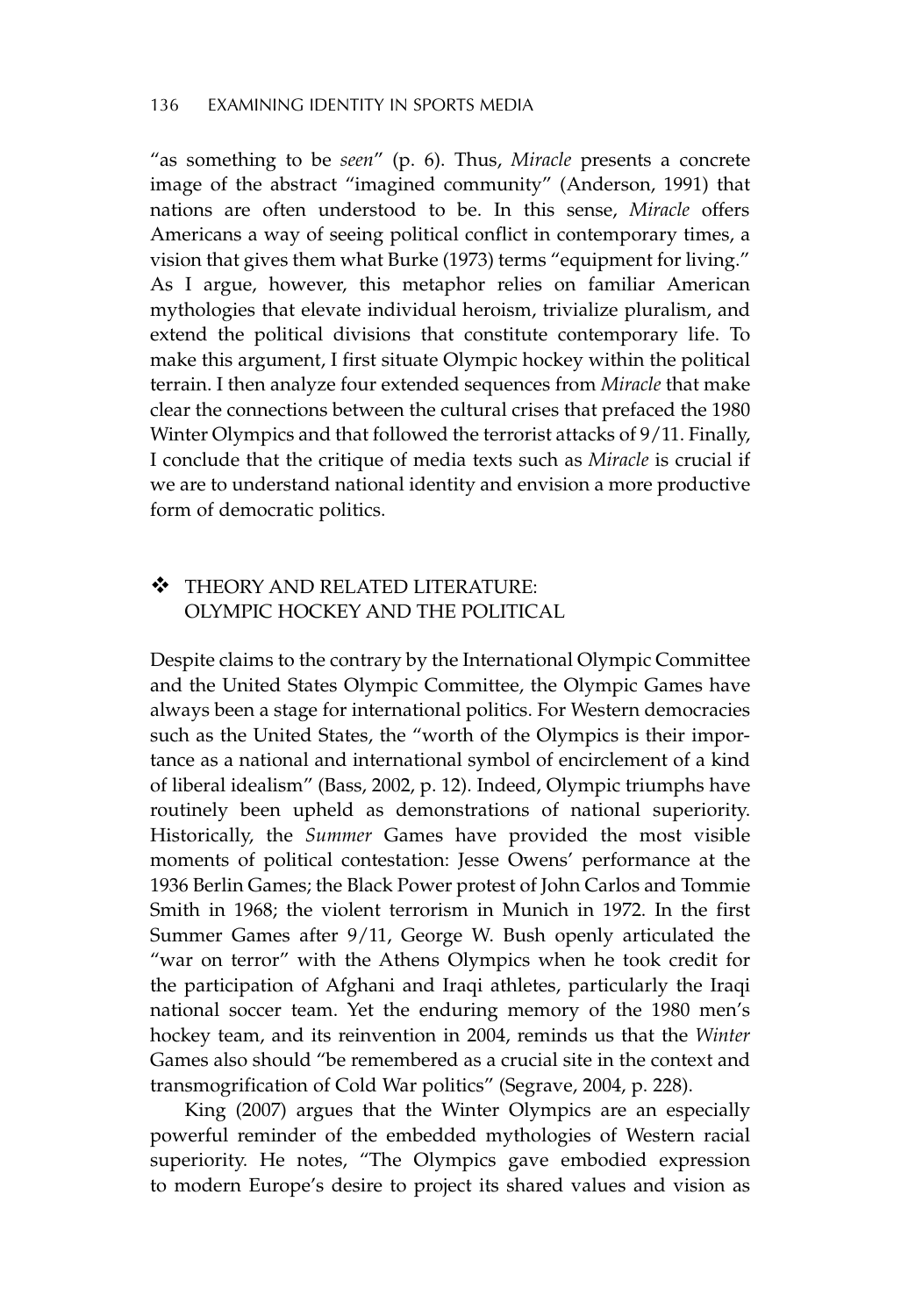civilized nations, heirs to the institutions and ideals associated with the classical period in Greece and Rome" (p. 90). This is especially true of the Winter Games, where athletes compete in sports that find their origins almost exclusively in Europe and North America. Thus, the Olympic Games serve as an extension of a so-called "clash of civilizations" that constitutes the binaries between West and East, Democratic and Totalitarian, Christian and Godless, Good and Evil. Accordingly, international sporting events cannot be seen merely as athletic competitions; rather, they speak metaphorically for the state of the nation itself (Rowe, 2003).

In 1980, the state of the American nation was largely understood in negative terms. A sagging economy and rising fuel costs caused many Americans to question the direction of the country. President Jimmy Carter attempted to address those concerns in July 1979 but instead alienated many listeners through his "Crisis of Confidence" speech, which failed to affirm the American values of optimism and determination. When Iranian militants seized hostages at the American embassy in Tehran in November 1979, and the Soviet Union invaded Afghanistan in December, the combined weight of these crises constituted a culture of pessimism. Thus, when the men's hockey team took the ice against the Soviet Union in Lake Placid, New York, in 1980, it was easy to view the contest as a pivotal moment in the Cold War itself. *Miracle*'s co-producer, Gordon Gray, comments:

It is important to understand the political and social environment in our nation a quarter-century ago. The Iran hostage crisis, the gas lines, President Carter's "crisis of confidence" speech and the Russians in Afghanistan. We were down on ourselves and looking for a spark. In many ways it was a genesis of a rebirth of our nation to start feeling good about ourselves. (quoted in Williams, 2006, p. 239)

This national rebirth depended on the relentless construction of the Soviet "other." If the Soviet Union was, as Ronald Reagan later stated, the "evil empire," then the Soviet hockey team was the visible sign of communist aggression and imperialism. Affiliated with the Russian Red Army, the national team thoroughly dominated Olympic competition by winning gold medals in 1964, 1968, 1972, and 1976. They were seen as methodical, mechanical—*inhuman—*in their dominance. In the words of Powers and Kaminsky (1984), "the Soviet National team was a marvelously tuned perpetual-motion machine, never out of synchrony, never running down . . . *Emotion never figured* [italics added]" (p. 19). Similarly, Coffey (2005) states, "The Soviets were ... anonymous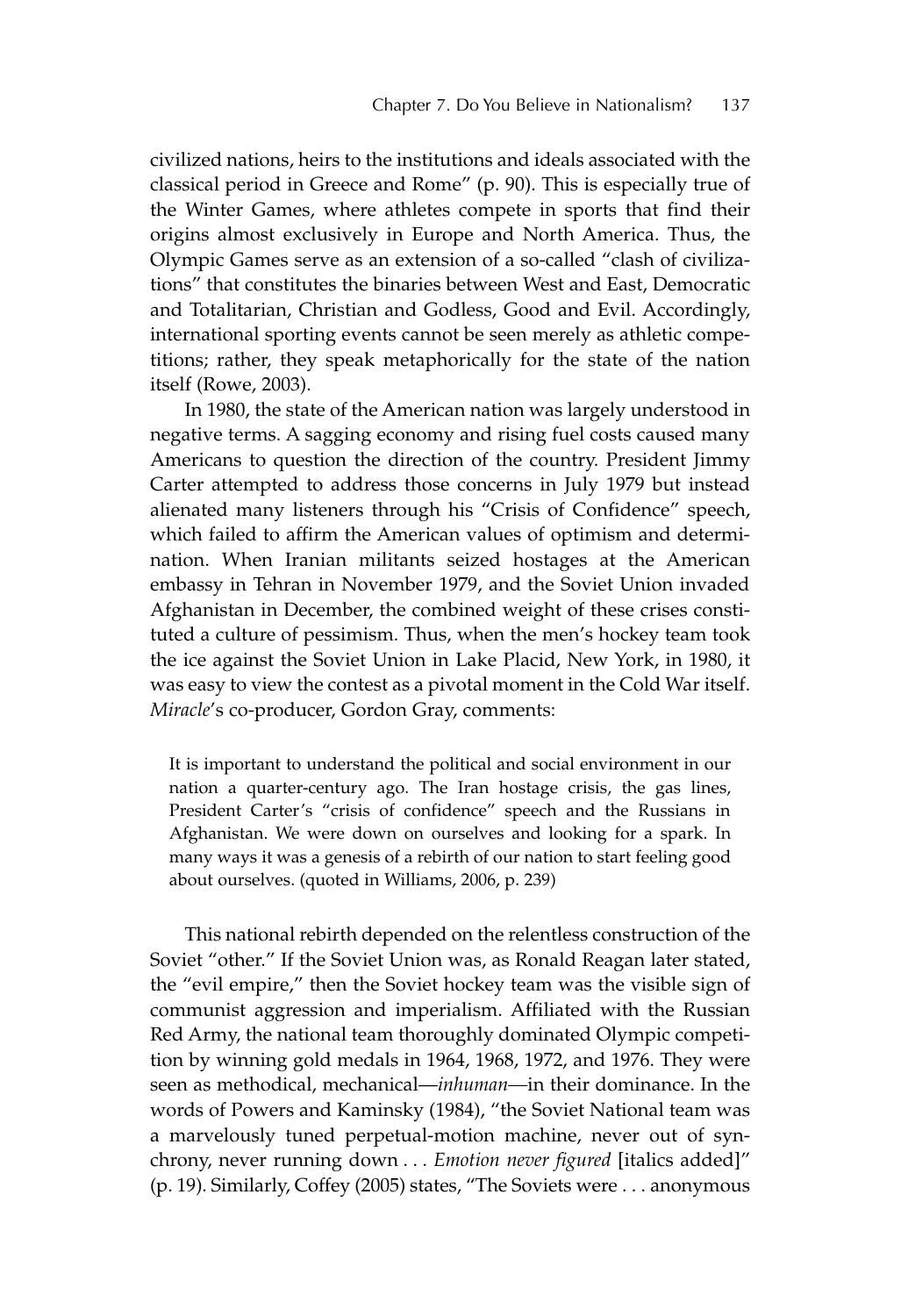hockey assassins, robotic in their approach and unfaltering in their skating" (p. 33).

This rhetoric of dehumanization was commonplace in the United States throughout the 1980s. Sabo, Jansen, Tate, Duncan, and Leggett (1996) reveal that the "machine" metaphor was a prominent trope that constructed the Soviet other during international sports broadcasts. Consequently, American identity was asserted as much through the radical otherness of the Soviet Union as it was by affirming inherent principles. As Mouffe (2000) suggests, the construction of any "us" necessarily entails the construction of a "them." However, if we are to envision a *democratic* "us," Mouffe says we must aim to

construct the "them" in such a way that it is no longer an enemy to be destroyed, but as an "adversary" that is, somebody whose ideas we combat but whose right to defend those ideas we do not put into question. (pp. 101–102)

In the years following 9/11, instead of maintaining a democratic respect for the plurality of identities and political positions, American political culture turned increasingly intolerant. Therefore, the national memory of the "miracle on ice" risks the "proclivity to marginalize or demonize difference to sanctify the identity you confess" (Connolly, 2002, p. xv).

It may seem odd that the most profound sporting memory in American history took place on the ice. After all, hockey in the United States lacks the "national pastime" mythology of baseball, and it has never enjoyed the popularity of sports such as football or basketball. Even professional hockey's status as one of the four "major" North American sports must be questioned in light of dwindling attendance and television ratings in the 21st century. However, it is precisely this marginal status that assures the enduring significance of the victory over the Soviets. To beat the "Russians" at their own game was far more powerful as a symbol of American superiority—i.e., it affirmed American convictions that "good" will always triumph over "evil." In addition, the U.S. status as underdogs played nicely alongside the American mythology of hard-working rugged individualists who are willing to face and overcome any obstacles placed in their way. This underdog mythology—preposterous, given the United State's economic and military influence—is consonant with a central principle of American nationalism: that the United States is always on the side of good and thus never shoots first (Marvin & Ingle, 1999).

Hockey also affirms a vision of masculinity that *Miracle* promotes as an antidote to a national crisis. As Meân (Chapter 4, in this volume)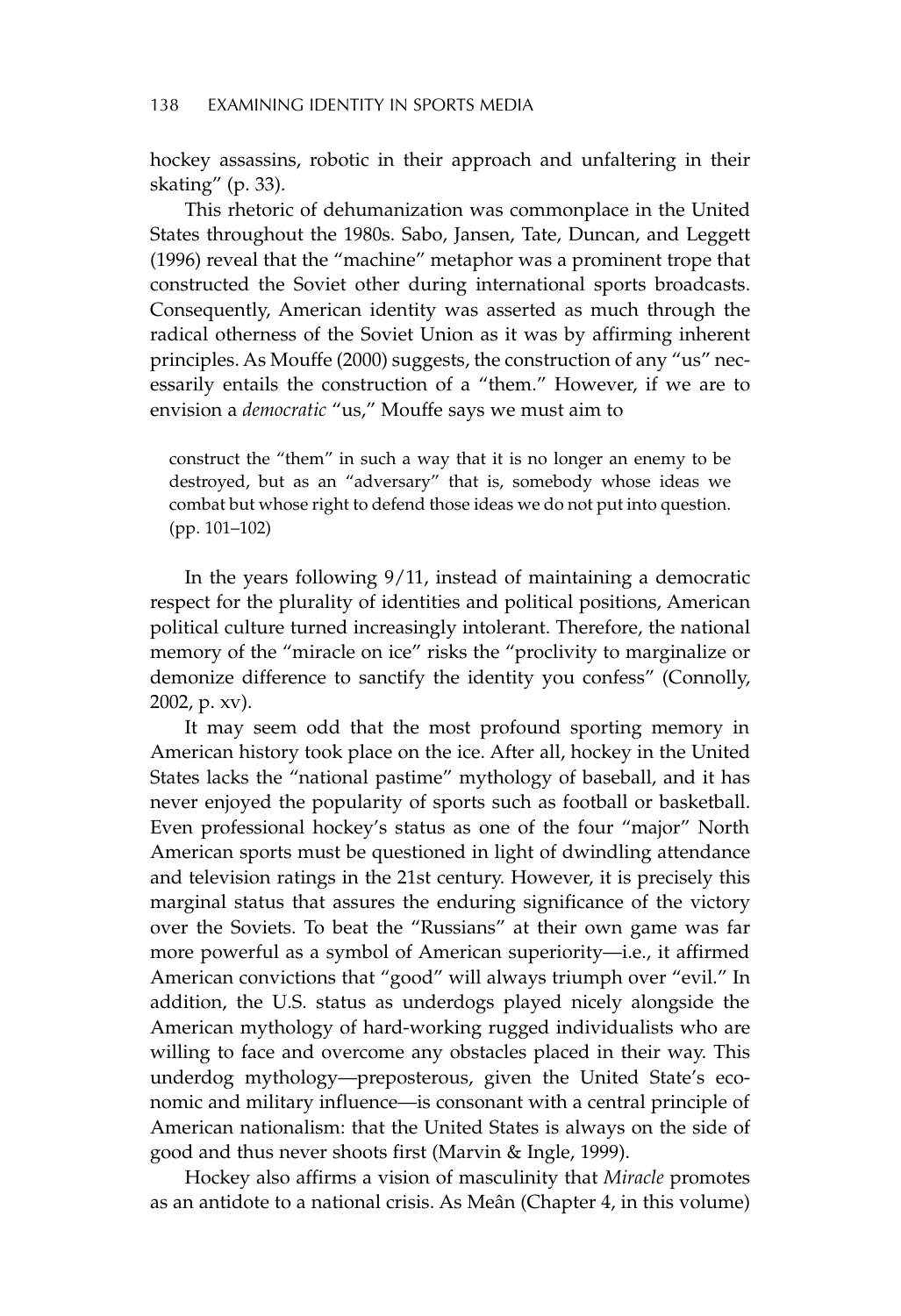points out, international sport is a common site for rehearsals of masculine virtue and superiority. Hockey, specifically, valorizes "notions of rugged athletic masculinity" and "myths of nationhood" (MacNeill, 1996, p. 104). Because the Carter presidency was commonly seen as the embodiment of "weakness," the "miracle on ice" was a victory over the loss of masculine strength as much as it was a victory over the adversaries of America. When Ronald Reagan defeated Carter in the 1980 election, the longing for a mythic return to masculinity was validated. This became evident, Jeffords (1994) argues, in Hollywood cinema during the 1980s, when "the depiction of the indefatigable, muscular, and invincible masculine body became the linchpin of the Reagan imaginary" (p. 13). In celebrating the events of the 1980 Winter Olympics, therefore, *Miracle* hails an idealized performance of masculinity that uses historic events to negotiate a contemporary crisis.

# - METHODOLOGICAL APPROACH: CLOSE RHETORICAL READING

While *Miracle* is a credible factual account of the hockey team's journey, it must be understood in its time and place as at least a partial reaction to the events of 9/11. In light of this, I proceed by integrating the theoretical framework outlined above with an approach to rhetorical criticism commonly called "close textual analysis." While close textual analysis was originally conceived as a response to the over-emphasis on theory (Burgchardt, 2005), I maintain that theory provides a critical context for interpreting the cultural and political dynamics of the film. Thus, by attending "to the elements contained within the text itself" (Leff, 1986, p. 378), I demonstrate the problematic logic of national identity constituted by the film. In particular, four segments of the film demonstrate this conflation of the political climates in 1980 and post-9/11: the opening credits; the multiple scenes during which team unity is fostered; the Christmas party juxtaposed with Carter's "Crisis of Confidence" speech; and the symbolic death and rebirth of Team USA in New York.

#### $\cdot$ RESULTS: NATIONAL IDENTITY IN *MIRACLE*

The action in *Miracle* centers around the sport of hockey, but it is not really a story about hockey. Rather, it is a story about the American Dream and the enduring victory of democracy over totalitarianism. Thus, the hockey team is merely the vehicle through which the metaphor of national identity is communicated. Significantly, the film's plot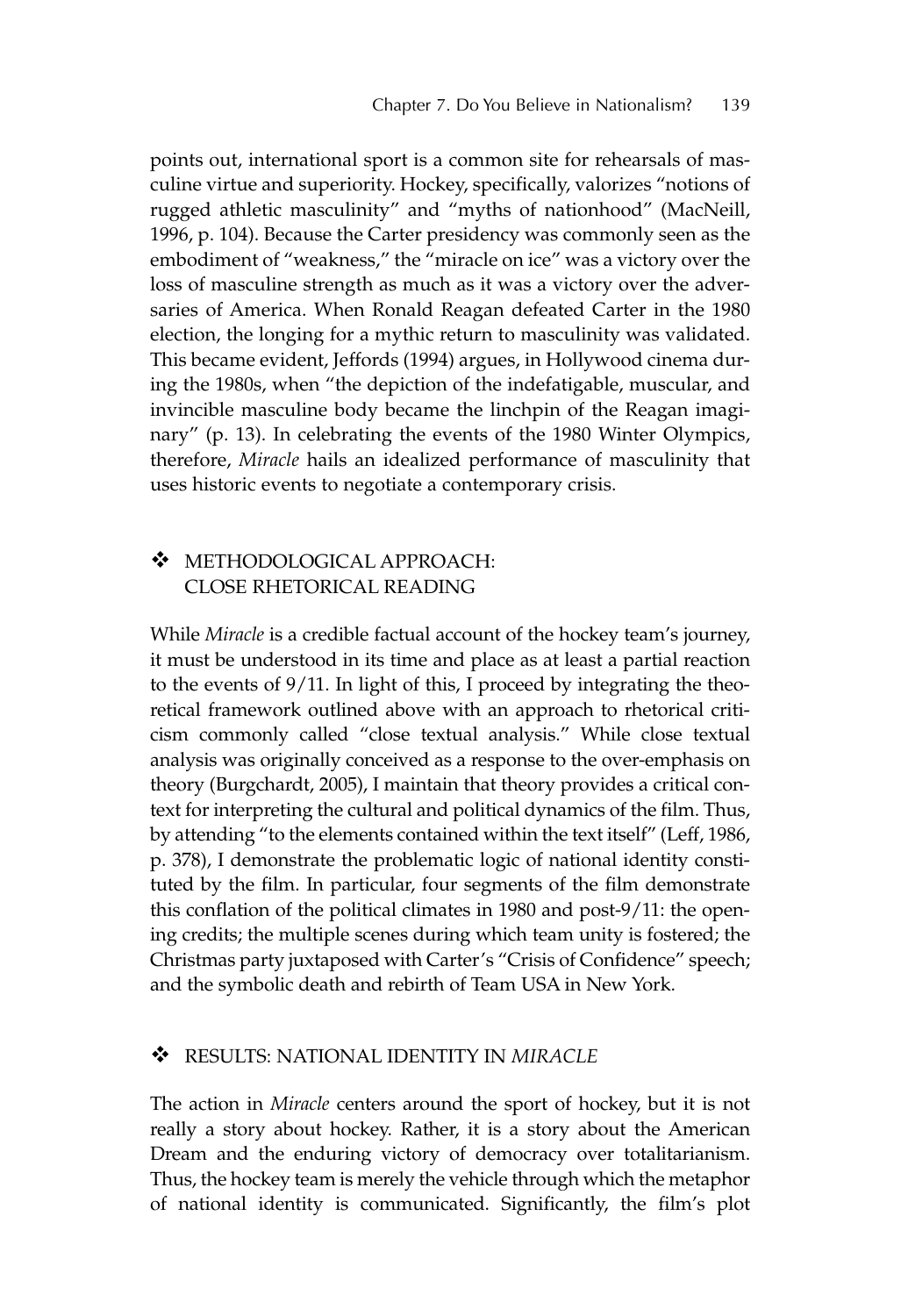focuses almost exclusively on Team USA coach Herb Brooks, who is credited with orchestrating the improbable victory. This allows *Miracle* to follow a familiar trajectory in sports films, which "are especially fond of the idea that history is made by individuals" (Baker, 2003, p. 10).

Brooks was, in fact, a significant reason the team was able to defeat the Soviets. He had been the last player cut from the 1960 U.S. Olympic hockey team, which had been the last American team to win a gold medal. In the years between 1960 and 1980, Brooks became fascinated with the Soviet style of play; he studied game films and looked for ways to attack them. His plan in Lake Placid was to have Team USA play a hybrid style, combining the physical play of North American teams with the quick and fluid play of the Soviets. In the months leading up to the Winter Games, Brooks kept his distance from the players and relied on the unpredictability of his decisions and conditioning drills to create team unity (Powers & Kaminsky, 1984). In many ways he was stubborn, selfish, and uncommunicative (Coffey, 2005). Yet few could argue with the results: a 4–3 victory over the Soviets in the semifinal, and a 4–2 victory over Finland to secure the gold medal.

*Miracle* faithfully recreates the above narrative through the perspective of Brooks, portrayed by Kurt Russell. Russell's interpretation, guided by the screenplay, assures the audience that Brooks' behavior was motivated by what was best for the team. Even though the outcome is common knowledge, the film nevertheless presents multiple obstacles that threaten the team's success. Most of these obstacles hovering U.S. Olympic officials, a nagging wife who wishes her husband was home more, a potential Soviet boycott of the Lake Placid Games as retaliation for Carter's boycott of the Moscow Summer Games—are filtered through Brooks so that they become obstacles to *his* success. The triumph at the end, therefore, is as much about Herb Brooks as it is about Team USA In addition to focusing on the individual heroism of Brooks, *Miracle* also presents the metaphorical link between the "miracle on ice" and national identity in such a way that it does far more than simply shed light on a particular moment in the nation's history. More than this, it reinvents the metaphor as a cultural resource for rehabilitating national identity in the wake of 9/11.

#### $\mathbf{A}$ OPENING CREDITS

Baker (2003) suggests that when sports films make claims about history they do so by looking "back in time through the lens of present concerns" (p. 7). From the opening credits of *Miracle,* it is clear that the film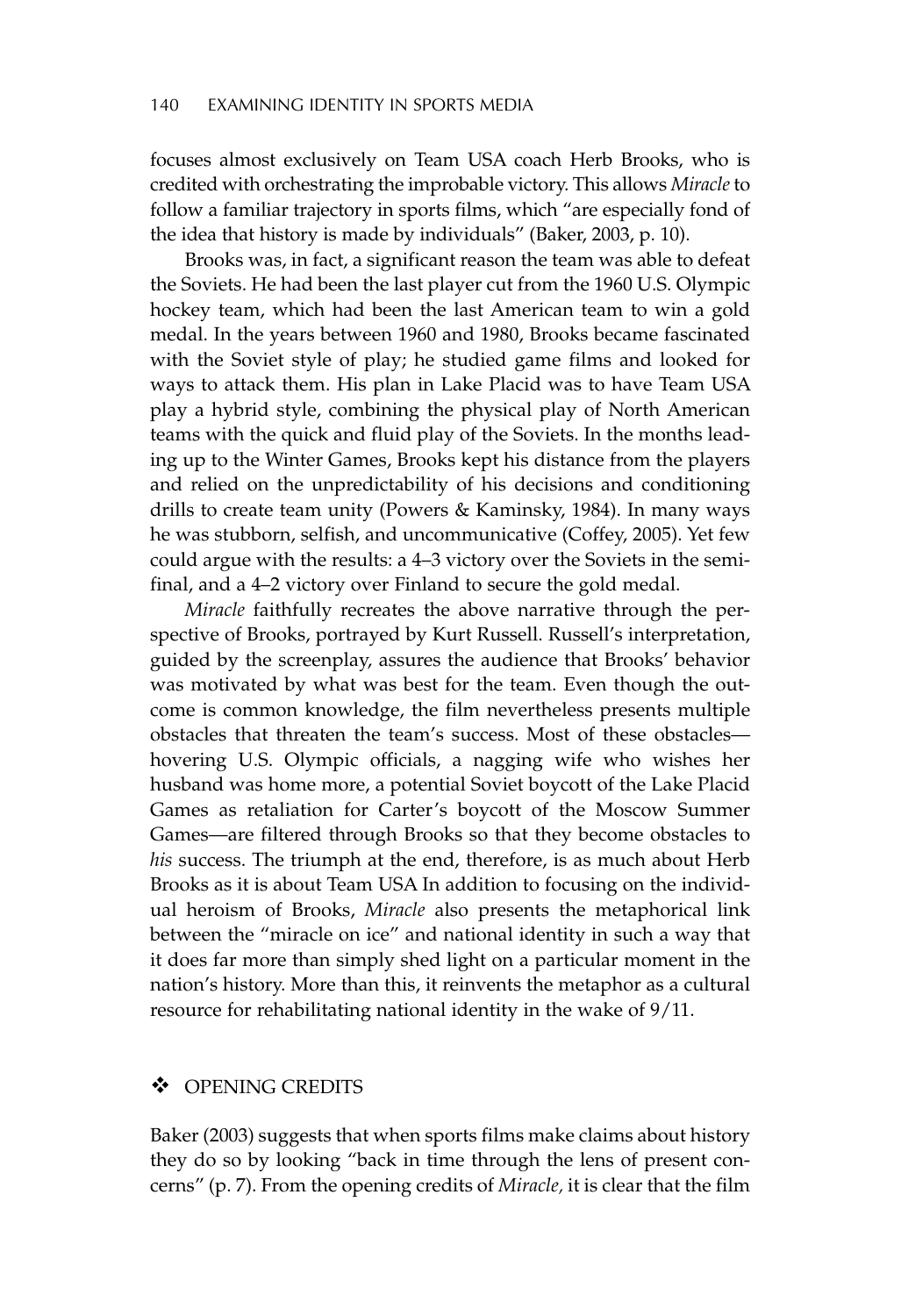constitutes a sense of crisis. For viewers living through the uncertainty and anxiety characteristic of post-9/11 culture, the political crisis evoked by the opening credits likely has resonance. This sequence in *Miracle* does not begin in 1980 or even 1979. Instead, it presents a montage of newspaper headlines and video footage dating back to the start of the decade. As audio and video clips support the text, the following headlines move across the screen:

"U.S. Invades Cambodia"

"100,000 Anti-War Protestors Rally in Washington, DC"

"Munich Olympics Upset: Russia Takes Basketball Gold, Americans Refuse Silver"

"Watergate Break-In: 5 Arrested in Connection to GOP"

"NASA Budget Cuts Mean End of Era"

"Saigon Falls: U.S. Embassy Evacuated"

"America Catches Disco Fever"

"America Celebrates Bicentennial"

"Elvis is Dead: Long Live the King"

Each of these headlines is framed exclusively from the American point of view. It is no doubt memorable, for example, that the Soviets won the basketball gold medal in 1972 in controversial fashion. However, few would deny that the most lasting memory of those Summer Games was the death of 11 Israeli athletes who were murdered by terrorists. The effect of these headlines, then, is to constitute a political crisis of the 1970s that was distinctly American. This is most obvious in the final moments of the opening credits, when a video of President Carter reveals him stating, "It is a crisis of confidence. It is a crisis that strikes at the very heart and soul and spirit of our national will." As Carter speaks, the title "Miracle" comes together one letter at a time. At this moment of "crisis," therefore, it is clear that a national miracle is required.

More than hailing the familiar political problems of the 1970s merely as a plot device, the opening credits define national identity in opposition to moments of crisis in general, regardless of the era. To lose one's confidence, or to suffer embarrassment and defeat, is to risk one's status as an American. "Losing" the war in Vietnam, for example, disrupted the expectation held by many Americans that the United States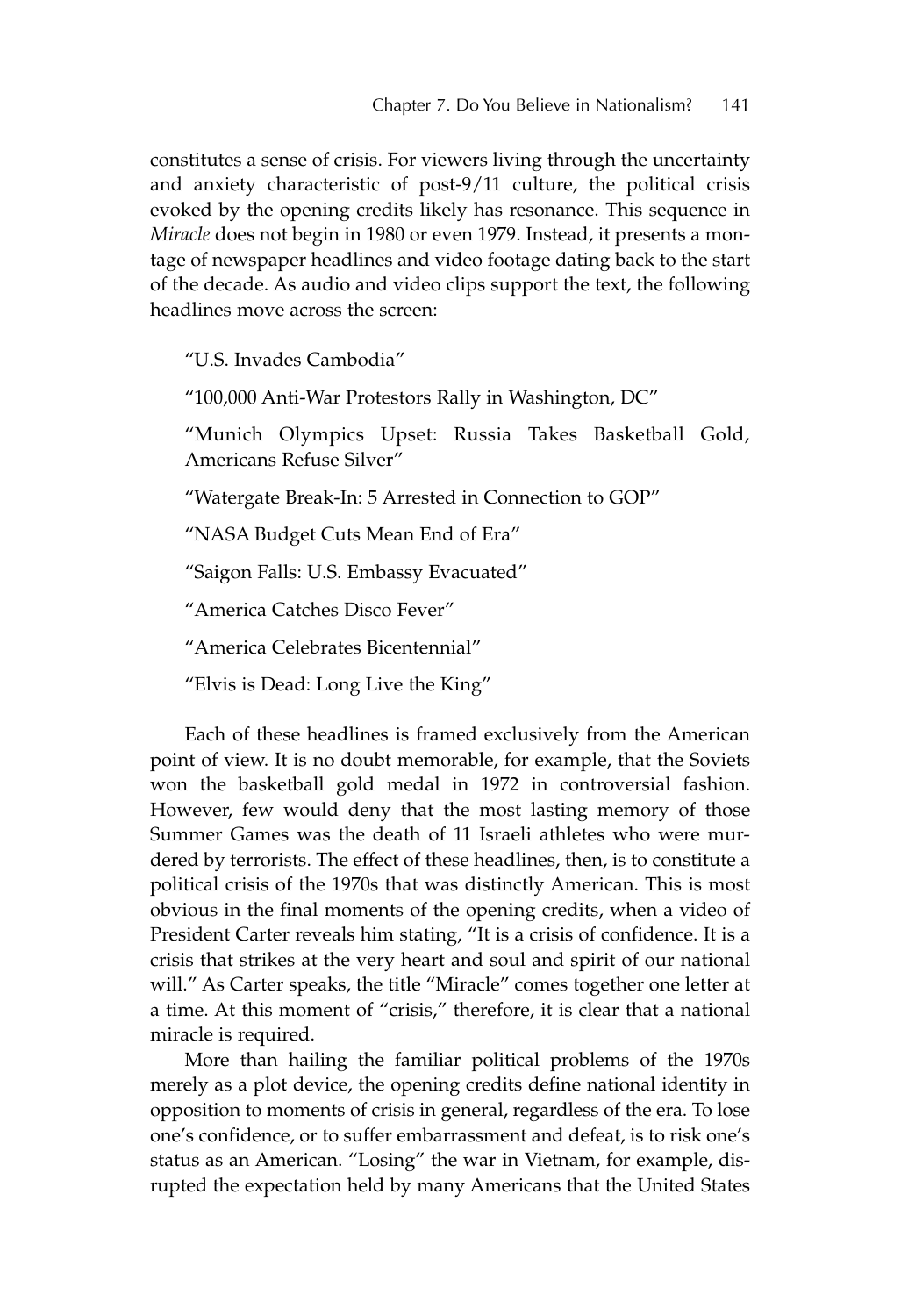would always emerge victorious. The subsequent "Vietnam Syndrome" affected national identity to the point that it influenced political campaigns, foreign policy, and national memory. As Ehrenhaus (2001) demonstrates, Hollywood films have been one of the primary sites for coming to terms with the "Vietnam Syndrome." *Saving Private Ryan,* he argues, reconstitutes the collective memory of World War II, partially as a means for overcoming the lingering memory of Vietnam. *Miracle,* by contrast, does not seek to overcome the unrest of the late 1970s. Rather, it features the inevitable triumph of the men's hockey team to imply that Americans can overcome the unrest of a post-9/11 world because they have done so in the past. The opening credits, therefore, are not a reminder of a crisis; they are a reminder that American resolve will always overcome a crisis.

## **Building the Team**

Most of the members of Team USA came from either Minnesota or Massachusetts. As a result, the rivalry between the University of Minnesota and Boston University presented an initial obstacle for Brooks, especially since he had coached Minnesota to three national championships during the 1970s. An early scene in *Miracle* illustrates the regionalism that threatened team unity. Jack O'Callahan, a former Boston defenseman, initiates a fight with Rob McClanahan as retribution for a confrontation during the 1976 national championship game. After the players spar and bloody each other, Brooks intervenes. Insisting that the Olympic team is not about "old rivalries," he demands, "We start becoming a team right now." He has each player introduce himself to his new teammates, asking, "Who do you play for?" The players state their names, hometowns, and college affiliations. This scene foreshadows the transcendental moment later in the film when team cohesion is assured.

Before unity can be achieved, *Miracle* establishes an analogy between hockey rivalries and international politics. Shortly after the fight scene detailed above, assistant coach Craig Patrick is seated in his car next to the team doctor, "Doc." When they hear a radio report about a nuclear test, Doc comments, "Ah, so much hate and fear ... between the Soviets and the West." Nodding in agreement, Patrick responds, "Yeah, like hockey players from Boston and Minnesota." On the one hand, this moment trivializes the complexities of the Cold War by suggesting that the ideological disputes between the United States and Soviet Union were no more serious than a territorial battle for hockey supremacy. Yet on the other hand, the scene is more complicated, as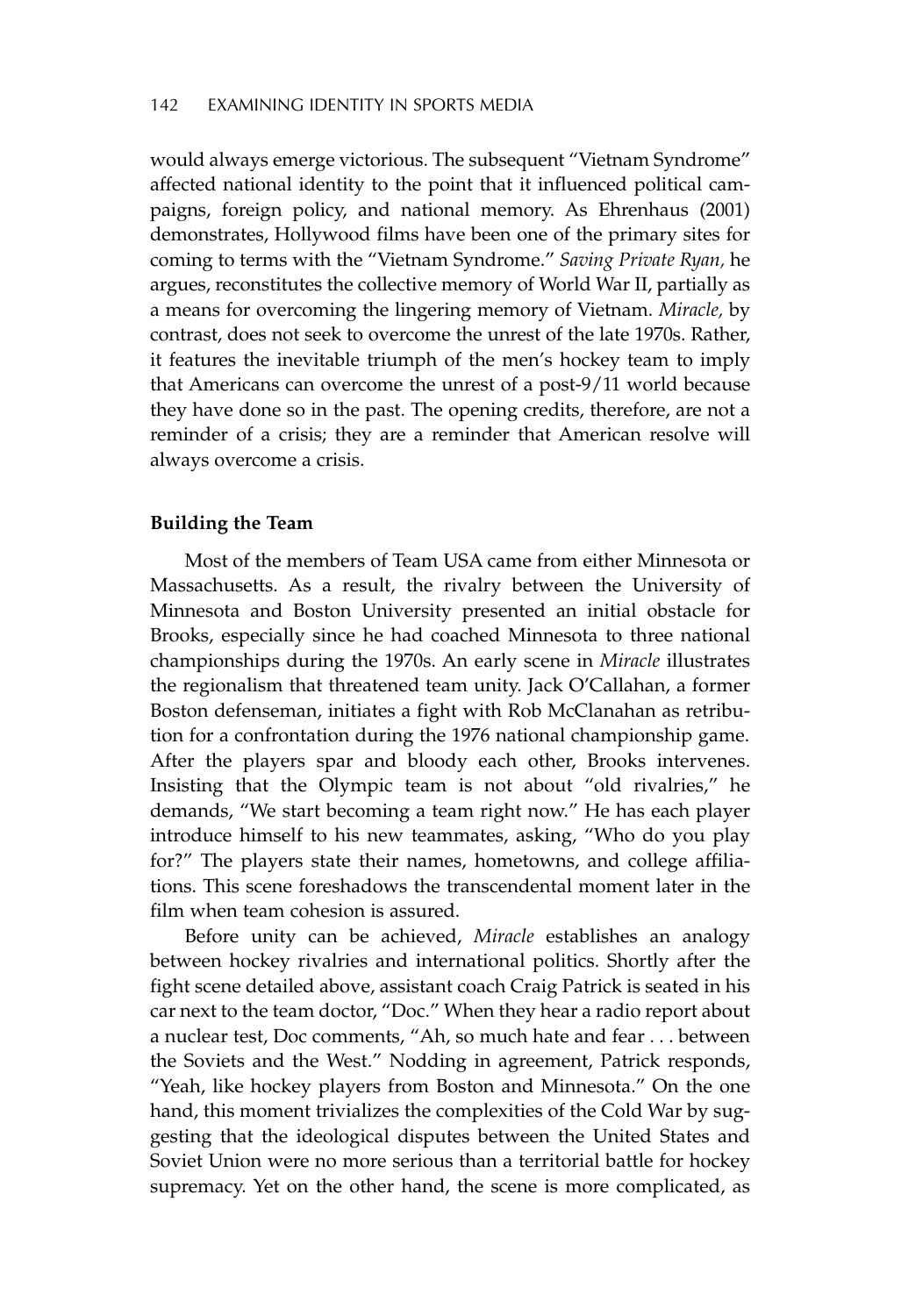*Miracle* uses the analogy to set up an important contrast. Because we know the outcome of the 1980 Olympics in advance, we can assume that the players will transcend the Minnesota-Boston rivalry.

Subsequent scenes that show the players training and conditioning are interspersed with further player introductions. Each player continues to state his name, hometown, and affiliation. When Team USA travels to Norway for an exhibition, Brooks is incensed by their lackluster play. They are complacent and distracted by attractive women in the stands, and they settle for a 3–3 tie against a team they should beat. When the game concludes, Brooks orders his players back on the ice. Demanding that they must understand how to compete at the highest level, he sends them up and down the ice in a brutal conditioning drill. Even as Patrick and Doc hesitate, and the ice arena's manager turns out the lights, Brooks is unrelenting. Finally, as players are doubled-over on the verge of collapse, team member (and later captain) Mike Eruzione shouts, "Mike Eruzione!" When Brooks replies, "Who do you play for?" Eruzione makes the transcendental leap. "I play for ... the United States of America!" Recognizing that he has now molded this group of individuals into a team, Brooks allows them to leave the ice.

It is true that Brooks held his players after the Norway exhibition and skated them until they dropped (Coffey, 2005; Powers & Kaminsky, 1984). However, Eruzione's outburst is a moment of cinematic invention. It achieves an important narrative resolution, however, as the audience can now recognize that there is a purpose to Brooks' harsh treatment of the players and that being able to set aside differences is important if the team is to achieve its goal. Unlike the Soviets and the "West," who intimidate one another with nuclear tests, Team USA embodies the national fantasy of being able to assimilate differences into a coherent national identity. This, of course, is the chief illusion of the American Dream, a myth that depends on the metaphor of the "melting pot," where "people of all races commingle, and live and work together as a united citizenry" (Elias, 2001, p. 5). Modern sports provide one of the most visible arenas for witnessing the American Dream in action. Many assume that sports are based strictly on a meritocracy, that free and open competition will allow anyone to succeed, no matter their race, color, sex, or nationality. The fact that every player on the 1980 Olympic hockey team was a White male is unimportant to the myth, because they symbolized how Americans can and should live together.

The American Dream subtext is as relevant in the 21st century as it was in 1980. If anything, the contemporary moment is characterized by an even greater faith in the possibility that differences should be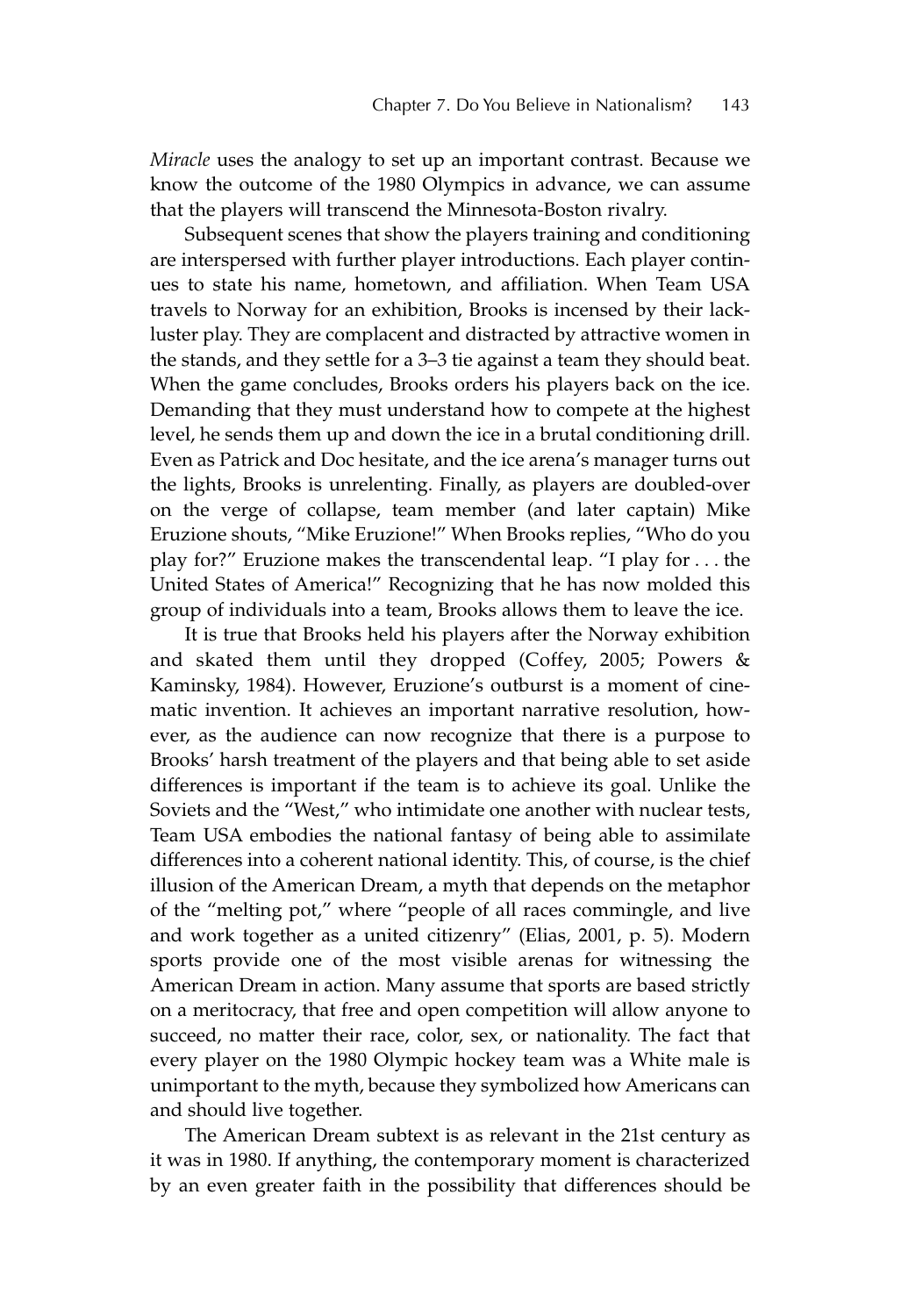overcome. It is little wonder, then, that sports are often seen as exemplars of a democratic culture. However, as Mouffe (2000) contends, the belief that differences can be erased in the name of unity is an illusion. A political culture that overemphasizes unity and consensus, she argues, perpetuates the misconception that "antagonisms can be eradicated" (p. 8). Thus, the conflation of Cold War tensions with hockey regionalism threatens to minimize the degree to which legitimate conflicts are a part of our political culture. Moreover, a *democratic* culture requires that, far from erasing difference, we must acknowledge and respect difference, even when that demands "gritted-teeth tolerance of some things you hate" (Connolly, 2005, p. 43). Regrettably, the post-9/11 political climate is characterized by the villainization of difference and otherness. Anything but full-throated support from other nations for America's "war on terror" is deemed a threat to national security; anything but full-throated support for the president from U.S. citizens is deemed "un-American." In such a climate, the image of national identity symbolized by Team USA serves as a symbolic lesson for how Americans should behave during the "war on terror."

If the team provides a metaphor for the citizenry, then Brooks is a metaphor for the nation's leadership. As a coach, he is dedicated and innovative. He shapes and manipulates his players so he can mold the perfect team. In the process, the team becomes a "family," a theme that is overtly articulated when Brooks brings in an outside player late in the training process. When he asks a group of players why he should not keep the new addition, one responds, "Because we're a family." That satisfies Brooks and the intruder is sent home. "Family" is a relative term to Brooks, however, and *Miracle* shows a number of scenes where his dedication to hockey threatens the stability of his real family at home. These scenes are largely perfunctory, especially because Brooks' wife is depicted as a stereotypical nag who wishes her husband would just spend more time at home. In one crucial scene, Brooks asks his wife for her support, telling her that his obsessive approach is "the only way I know how" to coach. In these moments, Brooks is stoic and focused—a determined leader who knows he must go it alone in order to succeed. *Miracle,* then, promotes a vision of leadership grounded in rugged individualism, a characteristic often celebrated through sports.

Rugged individualism reminds us that "sports fit squarely within a traditional American mythology that champions the promise of a unified self through individual achievement" (Baker, 2003, p. 11). Central to this myth is the image of the frontiersman who is "characterized primarily by isolation and independence" (Harter, 2004, p. 93). As the embodiment of hegemonic masculinity, the frontiersman has long been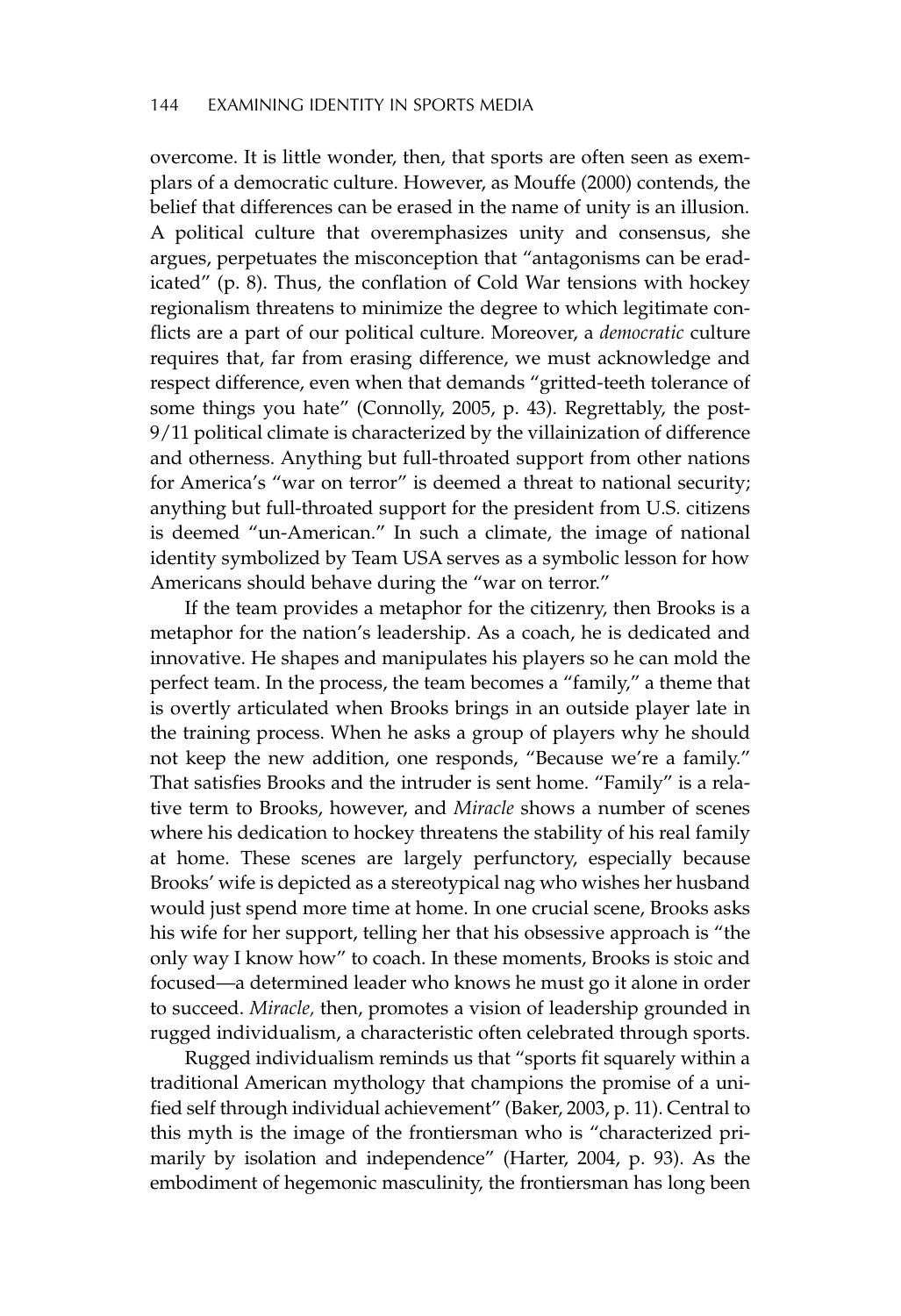a model of strong leadership in America, especially at times of crisis. The popularity of Ronald Reagan, for example, can be understood, partially at least, by his ability to situate himself as the romantic western hero of American mythology. Similarly, following the 9/11 terrorist attacks, George W. Bush deliberately capitalized on his Texas roots and Western image by framing issues of right and wrong in absolute terms and by viewing his actions as unambiguous and morally justified (Woodward, 2002). In this context, *Miracle* valorizes this vision of leadership and lends tacit consent to the current political regime.

## **Christmas and Carter**

When Brooks celebrates Christmas with Team USA instead of at home with his wife and kids, it is clear which "family" comes first for him. Moreover, the scene that shows the team at a holiday party constructs a vision of purity that depends on religious imagery and the strength of masculine youth. The Christmas scene is contextualized by the preceding moments, wherein Brooks and his wife discover that the hostages have been seized in Iran and the Soviet Union has invaded Afghanistan. When Brooks realizes that President Carter might boycott the Moscow Summer Games, he knows the Winter Games are in jeopardy if the Soviets boycott in retaliation. Without being able to compete against the world's best, any American achievement would be devalued. This certainly heightens the narrative tension, but it also provides an important contrast. In the clash of ideologies that defined the Cold War, religion was a central component. "In order to counteract the Soviet threat," Hughes (2004) points out, "Americans routinely juxtaposed their religion in general and their 'deeply felt religious faith' against 'godless' and 'atheistic' communism" (p. 172). Thus, as soon as the audience learns that the communists have invaded Afghanistan, *Miracle* shifts to the most optimistic symbol of Christian faith—Christmas.

The focus on Christmas is a subtle reminder that national identity in America is commonly linked to Christian faith. This is driven by the mythology of American exceptionalism, in which "citizens regard the American way of life as though it were somehow chosen by God, uniquely important to the history of the human race" (Novak, 1992, p. 35). Sports have long contributed to this mythology through the cultivation of "muscular Christianity," a doctrine that depends on "manliness, morality, and patriotism" (Ladd & Mathisen, 1999, p. 14). Sports and Christianity, therefore, are often discourses that mutually affirm the imagined community of America. The faith that is required to believe in "America," then, is ultimately what this Christmas scene is about.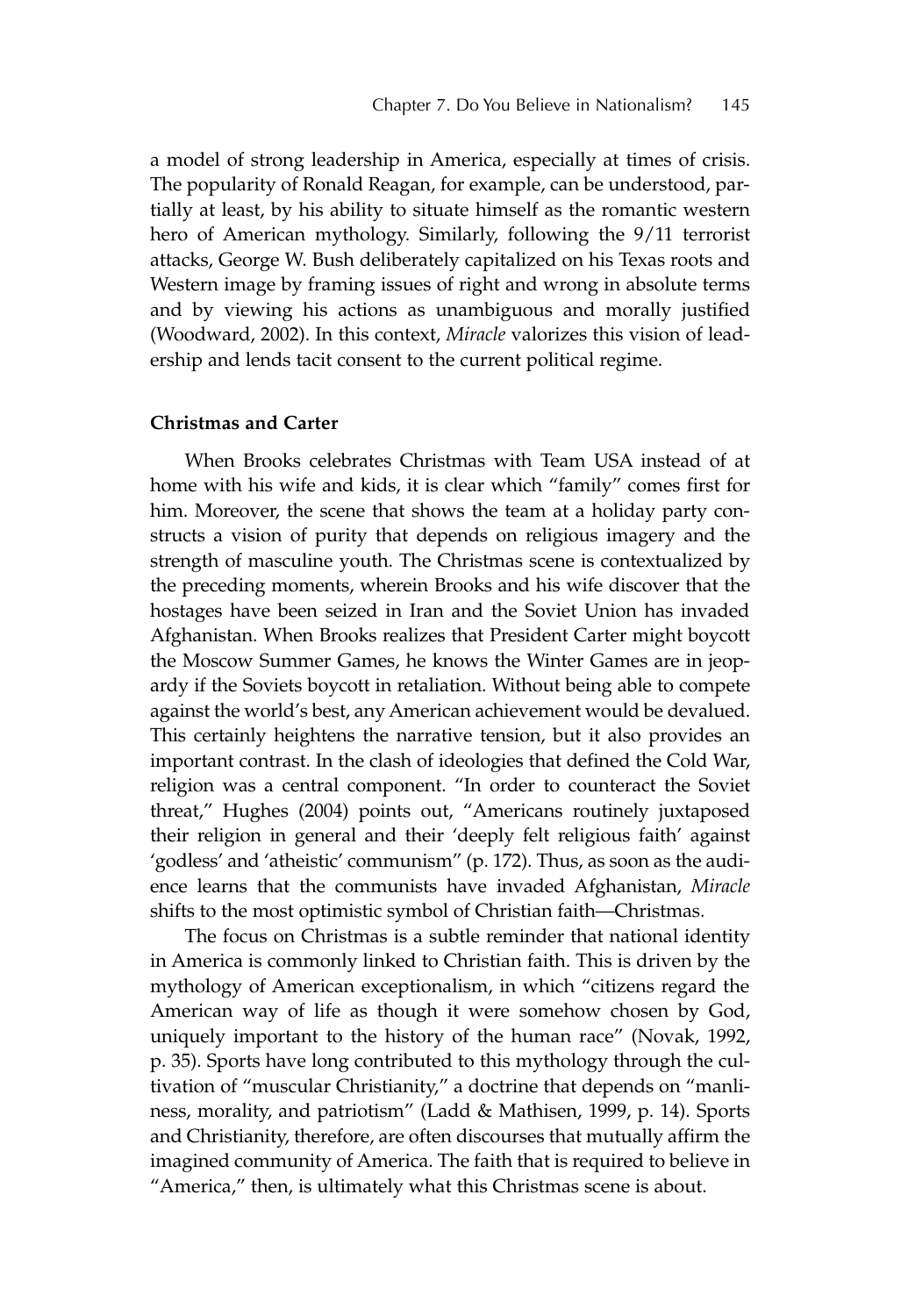#### 146 EXAMINING IDENTITY IN SPORTS MEDIA

As Brooks drives away from the Christmas party, he turns on the radio to hear a "best of 1979" segment featuring President Carter's "Crisis of Confidence" speech from July. In what follows, *Miracle* weaves the audio of the speech with images of the hockey players outside in the snow. Hearing Carter's words—"The erosion of our confidence in the future is threatening to destroy the social and political fabric of America"—recalls the opening credits. If a "miracle" is required, then the young men playing football in the snow are surely the ones to whom Americans can turn. Thus, the key to restoring confidence in the future, it is clear, lies with an idealized form of masculine youth. These players are young, they are naïve, and they are *pure.* Significantly, they are all White. As Dyer (1997) demonstrates, "whiteness" has long been associated with purity and innocence, and Christianity "has been thought and felt in distinctly white ways for most of its history" (p. 17). Within the context of sport, then, we must attend to McDonald's (Chapter 8, in this volume) contention that the "normative power of white masculinity" remains central to media representations and portrayals of athletes and games.

This combination of innocence, purity, Christianity, and masculinity provides an image of hope and faith for viewers. In these terms, calling the 1980 victory a *miracle* takes on an even greater significance. Further, the discourse of purity and innocence that has characterized American political rhetoric since 9/11 finds validation in the redemptive mission of the 1980 hockey team. Given the age of the players—all in their early 20s—it takes little work to imagine them as soldiers instead of athletes. Following 9/11, those same young men may well have attempted a "miracle" of a different sort by fighting in the "war on terror." President Bush framed the war in explicitly religious terms, regularly invoking themes that constitute America's enemies as the enemies of God. In this way, *Miracle* equates the threat of Soviet communism with the threat of Islamic terrorism. Moreover, if political conditions of 1980 called for a victory on the sports front, then the political conditions after 9/11 called for a victory on the war front. Thus, without making any such explicit claims, *Miracle* is nevertheless a subtle endorsement of the "war on terror."

### **Rebirth and Renewal**

On February 9, 1980, three days before the opening ceremonies in Lake Placid, Team USA played the Soviet Union in New York City. They were overwhelmed from the start, losing 10–3. *Miracle* uses this exhibition to reinforce how unlikely an American victory would be.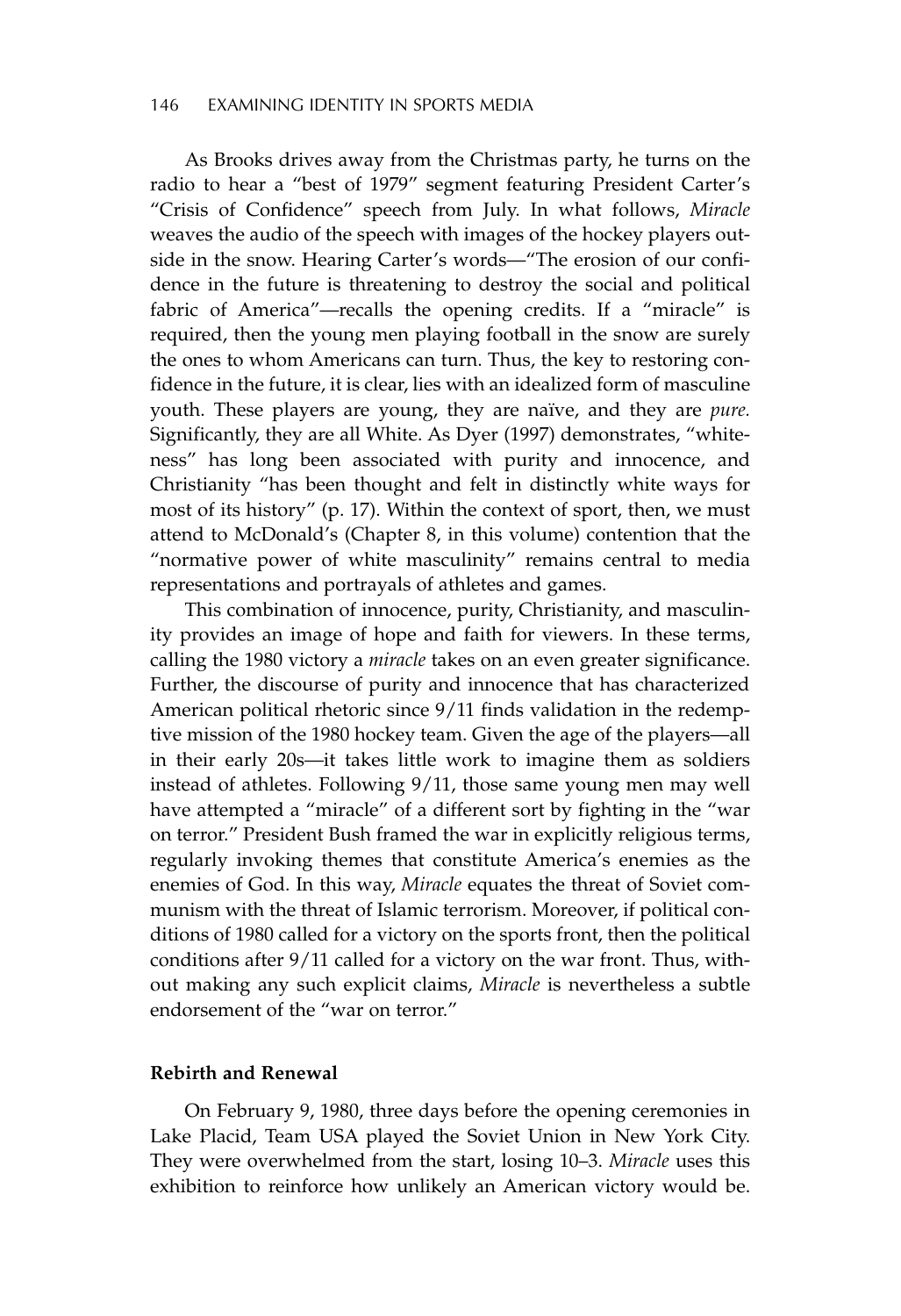Predictably, the Soviets are portrayed as dehumanized machines. They are large and intimidating, they take cheap shots, and they never smile. Earlier in the film, an exchange between two players foreshadows this imagery. While watching game films of the Soviet team, one player asks, "Do those guys ever smile?" His teammate quickly responds, "They're Russian. They get shot if they smile." Such a stereotype is consistent with Hollywood representations of Russians and/or Soviets during that time period. In the words of Strada and Troper (1997), "Russians—whether friend or foe—tend to be flat and one-dimensional, lacking the depth and genuineness necessary to empathize with them" (p. 201). With the end of the Cold War, some of these images have changed. However, the Soviet demon has frequently been replaced by the Muslim demon. Again, *Miracle* provides the symbolic link between the two, thereby justifying a rhetoric of dehumanization against anyone deemed to be an "enemy" of the United States.

Additional symbolic work occurs during this segment. The establishing shot before the exhibition game shows the New York City skyline as it would have looked in 1980—brightly lit up by Manhattan buildings, the World Trade Center towers prominently rising from the ground. This is either stock footage or a computer-generated image, of course, since the towers had been destroyed more than two years before the film's release. The familiarity of that skyline, however, offers comfort and strength for a population still coping with the terror of 9/11, while simultaneously evoking the confusion of seeing New York without the twin towers. As Lakoff (2001) summarizes:

The image of the Manhattan skyline is now unbalanced. We are used to seeing it with the towers there. Our mind imposes our old image of the towers, and the sight of them gone gives one the illusion of imbalance, as if Manhattan were sinking. Given the symbolism of Manhattan as standing for the promise of America, it appears metaphorically as if that promise were sinking. (¶ 15)

Upon seeing the World Trade Center in *Miracle,* it is impossible to ignore the knowledge of its destruction. Once inside the hockey arena that night, Team USA suffers a similar destruction. The team members are shaken, disoriented, and afraid. The Soviets clearly intimidate them, and Team USA is unable even to present a unified front. If the twin towers symbolize the fragility of the promise of America, then the superiority of the Soviets on the ice metaphorically stands in for that threat.

In the wake of 9/11, American culture faced new uncertainties about its future. The destruction of the World Trade Center, and the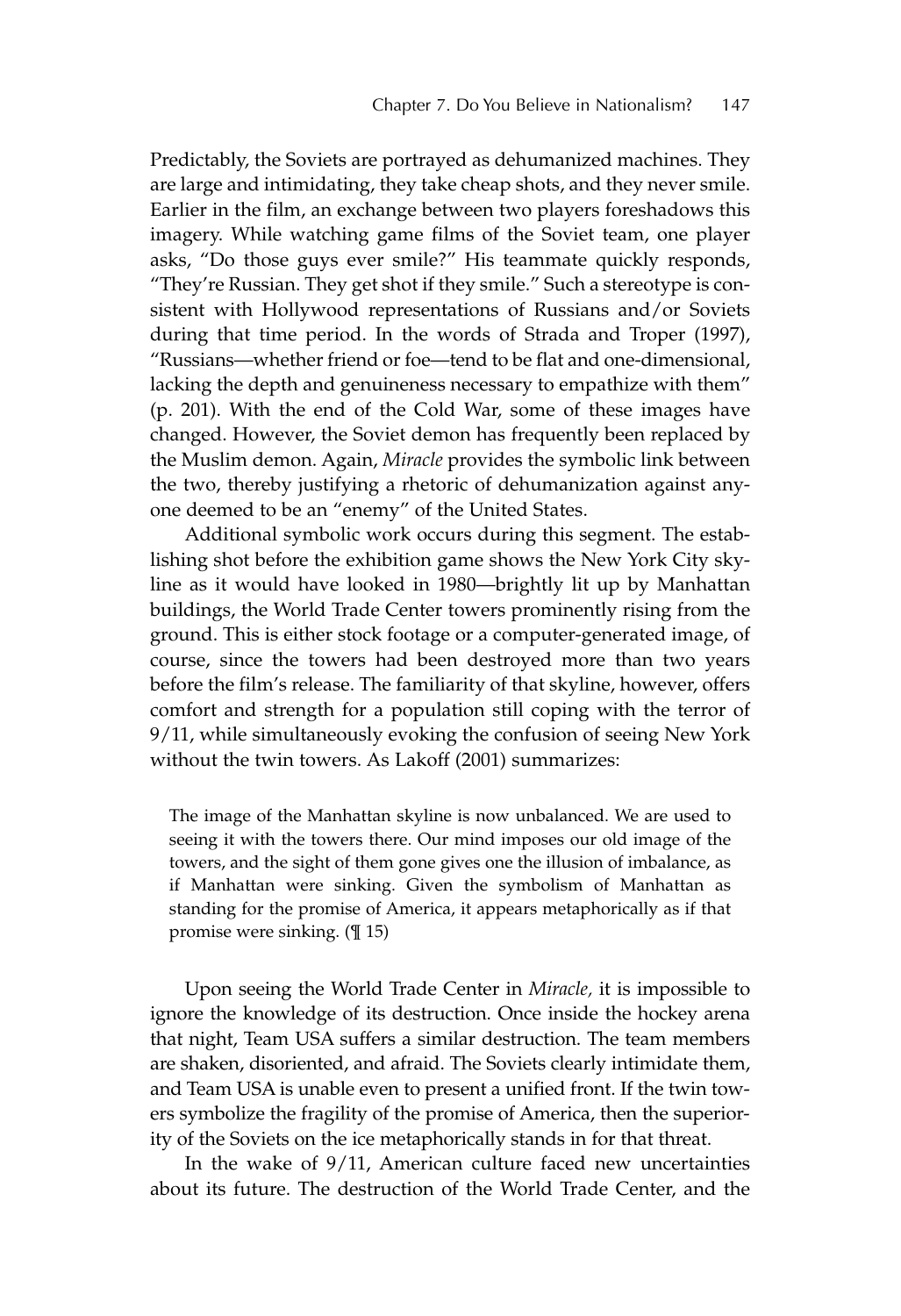damage done to the Pentagon, are well beyond the scope of comparison to the defeat of a national hockey team. Nevertheless, *Miracle* offers a narrative of redemption, thereby renewing the promise of America. This rebirth, of course, occurs during the Olympic Games in Lake Placid. After advancing to the medal round, Team USA has a newfound sense of confidence. As Brooks insists before they play the Soviets, "Tonight, *we* are the greatest hockey team in the world!" When the American players take the ice, they are calm and self-assured. In *Miracle,* they now approach center ice *as a team,* refusing to back down against the mighty Soviets. Against the backdrop of the crowd chanting, "USA! USA," the Americans improbably win the game, 4–3. This 20-minute segment is followed by a remarkably brief voice-over, with Russell as Brooks reminding viewers that Team USA still needed to defeat Finland to win the gold medal. Regardless of that outcome, it was the victory over the Soviets that guaranteed a revitalization of national identity. As Mike Eruzione said about the victory, "By us winning the gold medal, the hostages weren't released and the Soviets didn't pull out of Afghanistan. But we did make Americans feel proud again" (quoted in Curtright, 2002, p. E1).

The image of a stronger nation rising from the ashes of disappointment is powerful within the political culture constituted by 9/11. In the immediate aftermath of the terrorist attacks, the nation witnessed public displays of patriotism not seen since World War II. Indeed, sports became one of the primary arenas for healing and patriotic celebration. Quite quickly, however, the discourse of sports, both at the games and through the media, affirmed a presidential rhetoric of war (Butterworth, 2005; Stempel, 2006). Embedded in this discourse was a belligerence and hostility toward dissent or difference, characterized by a rigid construction of "us" and "them." The patriotism that followed the "miracle on ice" rested as much on the villainization of the Soviet Union as it did on the valorization of the United States. In this way, it repeated the redemptive ritual of victimage that Burke (1984a) warns is the hallmark of the "tragic frame." Burke's fear is that the tragic motivates humans toward violence. When we require redemption, we may either look inwardly for a corrective, or we may seek a scapegoat, "a sacrificial receptacle for the ritual unburdening of one's sins" (Burke, 1984b, p. 16). By demonizing first the Soviets and now Islamic terrorists, Americans too often resort to the facile binary of good versus evil as a way to justify a range of actions seen by many around the world as unjust and undemocratic. Following 9/11, a time when careful reflection and deliberation was needed most, American politicians instead stoked fear and division by declaring a "war on terror." *Miracle* summons the familiar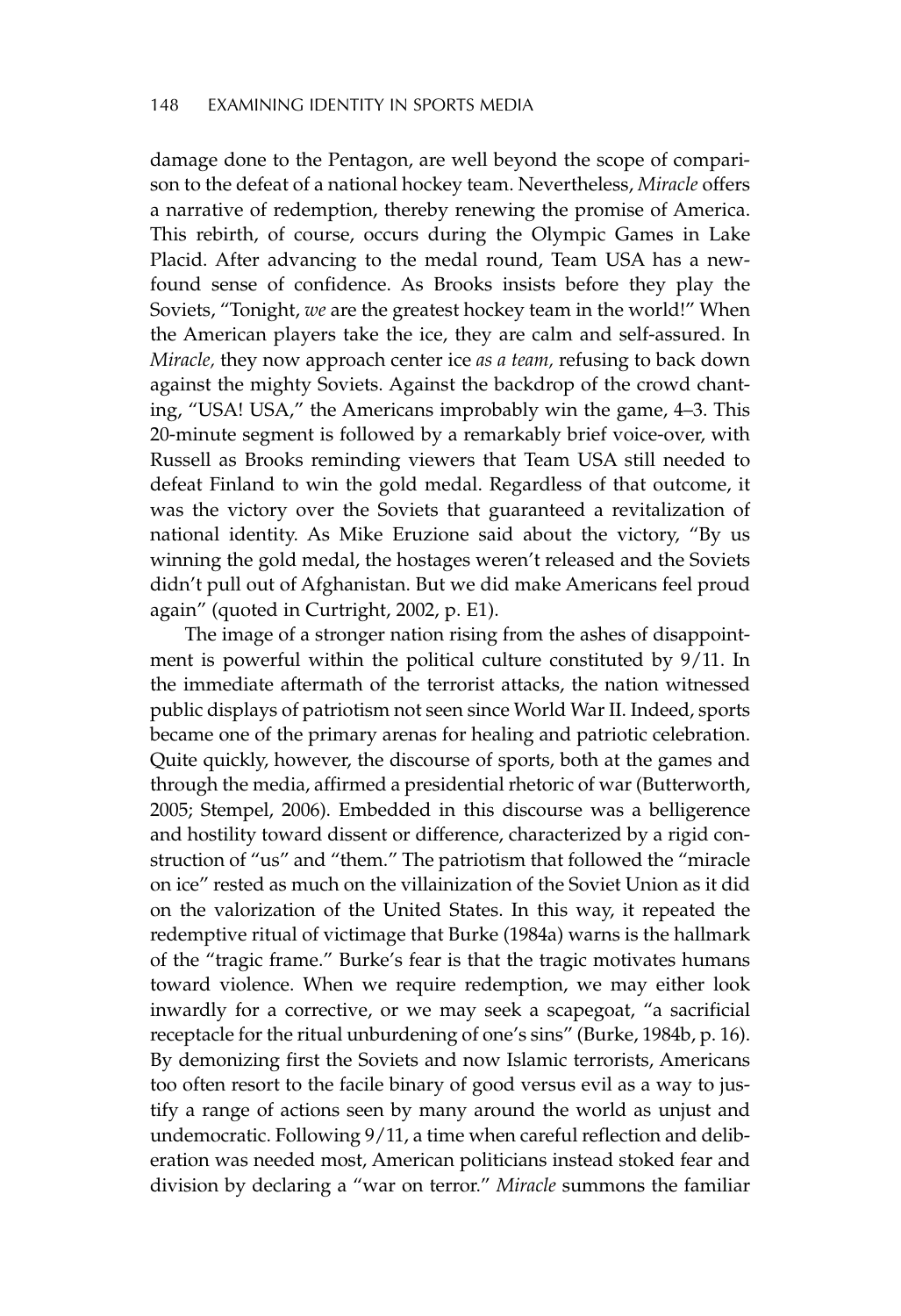refrain of American exceptionalism through its depiction of America's triumph over totalitarianism. Much like the opening ceremony for the 2002 Salt Lake City Games, *Miracle* offers the promise of an American victory at a time of crisis.

#### $\cdot$ DISCUSSION: A NEW MIRACLE?

Media representations of sport are central to the "process of identity construction in American culture" (Baker & Boyd, 1997, p. xviii). In the case of *Miracle,* national identity is constructed in problematic ways that bolster the belligerence and militarism of contemporary America. Rather than viewing sport as a site of agonistic struggle, in which opponents are defeated but not destroyed, the narrative of the "miracle on ice" depends on the symbolic destruction of the enemy. The Soviets were godless communist machines, persistent threats to the American way of life. As so many have noted, the American victory in Lake Placid was a powerful metaphor for the superiority of the United States, which was made more powerful by the political conditions of the time.

With the release of *Miracle,* this metaphor found renewed life. Several critics who reviewed the film in 2004 noted the obvious parallels: The *Dallas Observer* called it "an unabashed flag-waver . . . authentic charmer does for its young hockey players what John Wayne used to do for the U.S. Marines, and it lifts us, too, onto the boys' cloud of belief." *ReelViews* commented, "*Miracle* is inspirational and uplifting qualities we are as much in need of today as we were during the winter of 1980." The *Philadelphia Inquirer* added, "*Miracle* really isn't about the game. It's about the game as metaphor for united we stand" (all quotations found in "Miracle," 2004, Critics Reviews section). Finally, the *Christian Science Monitor* summed up the film appropriately:

What the movie does demonstrate is that Hollywood still hasn't tired of refighting the cold war in every way it can think of. Based on the real 1980 Winter Olympics, the story shows Brooks' team, portrayed as a wholesome set of individualized American youths, preparing to beat the Soviet team. (The foes are portrayed as a faceless pack of "win at any cost" fanatics, whose excellence on the ice is somehow unfair to individualized American youths.) (Sterritt, 2004, ¶ 3)

Perhaps it is not the responsibility of a group of filmmakers to insist upon more robust democratic dialogue and a greater respect for political difference. Nevertheless, the ease with which *Miracle* reinvents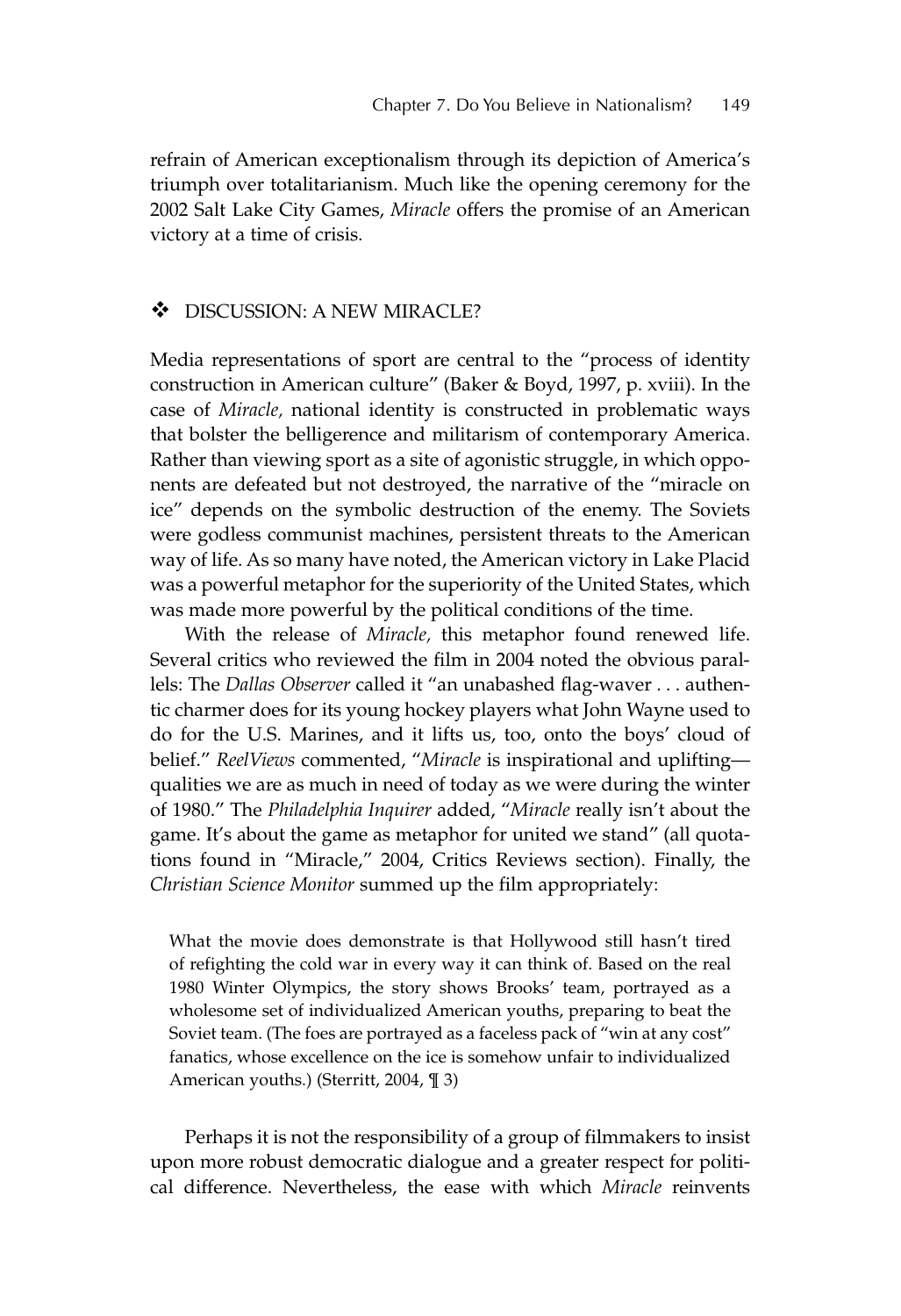familiar villains and presents them to an audience coming to terms with 9/11 is cause for concern. As Hall (1999) notes, Western nationalism is motivated by the quest to constitute the unity of "one people ... backwards in an apparently seamless and unbroken continuity towards pure, mythic time" (p. 38). Like any other myth, nationalism is remarkably persuasive even as it fails to uphold its promise of a unified American people. Despite its obvious appeal, we would be wise to be skeptical of the nationalism promoted by a film such as *Miracle.* Surely, there must be ways to remember the beauty of that Olympic victory without resorting to predictable slogans and the continuation of a political culture defined by "us" versus "them." To do so, however, requires a different national miracle altogether.

# - REFERENCES

- Anderson, B. (1991). *Imagined communities: Reflections on the origin and spread of nationalism* (Rev. ed.). London: Verso.
- Araton, H. (2002, February 7). Jingoism is the way of the Olympics. *The New York Times*, D1. Retrieved May 24, 2007, from http://web.lexis-nexis.com/universe
- Baker, A. (2003). *Contesting identities: Sports in American film*. Urbana, IL: University of Illinois Press.
- Baker, A., & Boyd, T. (1997). Introduction: Sports and the popular. In A. Baker & T. Boyd (Eds.), *Out of bounds: Sports, media, and the politics of identity* (pp. xiii–xviii). Bloomington, IN: Indiana University Press.
- Bass, A. (2002). *Not the triumph but the struggle: The 1968 Olympics and the making of the black athlete*. Minneapolis: University of Minnesota Press.
- Box office/business for Miracle. (2004). Retrieved June 30, 2007, from the Internet Movie Database, http://www.imdb.com/title/tt0349825/business
- Burgchardt, C. R. (Ed.). (2005). *Readings in rhetorical criticism* (3rd ed.). State College, PA: Strata Publishing.
- Burke, K. (1973). *The philosophy of literary form: Studies in symbolic action* (3rd ed.) Berkeley: University of California Press.
- Burke, K. (1984a). *Attitudes toward history* (3rd ed.). Berkeley: University of California Press.
- Burke, K. (1984b). *Permanence and change: An anatomy of purpose* (3rd ed.). Berkeley: University of California Press.
- Bush, G. W. (2001, September 20). Address to a joint session of Congress and the American people. White House press release. Retrieved August 31, 2007, from http://www.whitehouse.gov/news/releases/2001/09/ 20010920-8.html
- Butterworth, M. L. (2005). Ritual in the "church of baseball": Suppressing the discourse of democracy after 9/11. *Communication and Critical/Cultural Studies, 2*, 107–129.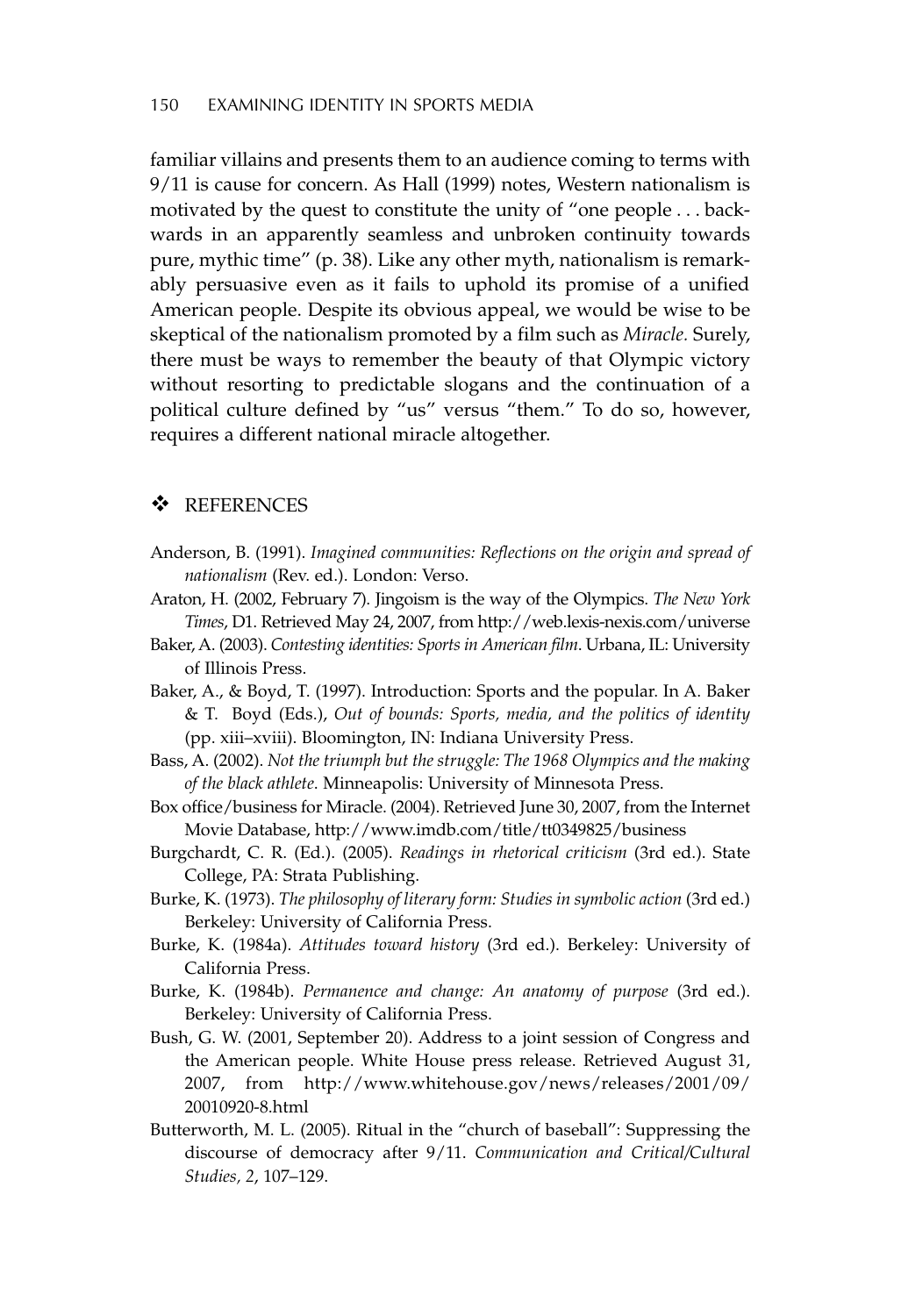- Coffey, W. (2005). *The boys of winter: The untold story of a coach, a dream, and the 1980 U.S. Olympic hockey team*. New York: Crown.
- Connolly, W. E. (2002). *Identity\difference: Democratic negotiations of political paradox* (Exp. ed.). Minneapolis: University of Minnesota Press.
- Connolly, W. E. (2005). *Pluralism*. Durham, NC: Duke University Press.
- Curtright, G. (2002, February 10). Hockey miracle of 1980 endures. *Atlanta Journal-Constitution*, E1. Retrieved May 24, 2007, from http://web.lexis nexis.com/universe
- Dyer, R. (1997). *White*. London: Routledge.
- Ehrenhaus, P. (2001). Why we fought: Holocaust memory in Spielberg's *Saving Private Ryan. Critical Studies in Media Communication, 18*, 321–337.
- Elias, R. (2001). Introduction: A fractured fit for a fractured society. In R. Elias (Ed.), *Baseball and the American dream: Race, class, gender and the national pastime* (pp. 3–33). Armonk, NY: M. E. Sharpe.
- Farrell, T. B. (1989). Media rhetoric as social drama: The winter Olympics of 1984. *Critical Studies in Mass Communication, 6*, 158–182.
- Finder, C. (2004, January 20). "Miracle" lacking only man who brought it to life. *Pittsburgh Post-Gazzette*, C2. Retrieved May 24, 2007, from http://web .lexis-nexis/academic
- Hall, S. (1999). Culture, community, nation. In D. Boswell & J. Evans (Eds.), *Representing the nation: A reader* (pp. 33–44). London: Routledge.
- Harter, L. (2004). Masculinity(s), the agrarian frontier myth, and cooperative ways of organizing: Contradictions and tensions in the experience and enactment of democracy. *Journal of Applied Communication Research, 32*, 89–118.
- Hayes, S. (2001). America's national pastime and Canadian nationalism. In S. G. Wieting (Ed.), *Sport and memory in North America* (pp. 157–184). London: Frank Cass.
- Hogan, J. (2003). Staging the nation: Gendered and ethnicized discourses of national identity in Olympic opening ceremonies. *Journal of Sport & Social Issues, 27*, 100–123.
- Hughes, R. T. (2004). *Myths America lives by*. Urbana, IL: University of Illinois Press.
- Jeffords, S. (1994). *Hard bodies: Hollywood masculinity in the Reagan era*. New Brunswick, NJ: Rutgers University Press.
- King, C. R. (2007). Staging the winter white Olympics: Or, why sport matters to white power. *Journal of Sport & Social Issues, 31*, 89–94.
- Ladd, T., & Mathisen, J. A. (1999). *Muscular Christianity: Evangelical protestants and the development of American sport*. Grand Rapids, MI: BridgePoint Books.
- Lakoff, G. (2001, September 16). *Metaphors of terror. The days after*. Retrieved June 30, 2007, from University of Chicago Press Web site: http://www .press.uchicago.edu/News/911lakoff.html
- Leff, M. (1986). Textual criticism: The legacy of G. P. Mohrmann. *Quarterly Journal of Speech, 72*, 377–389.
- MacNeill, M. (1996). Networks: Producing Olympic ice hockey for a national television audience. *Sociology of Sport Journal, 13*, 103–124.